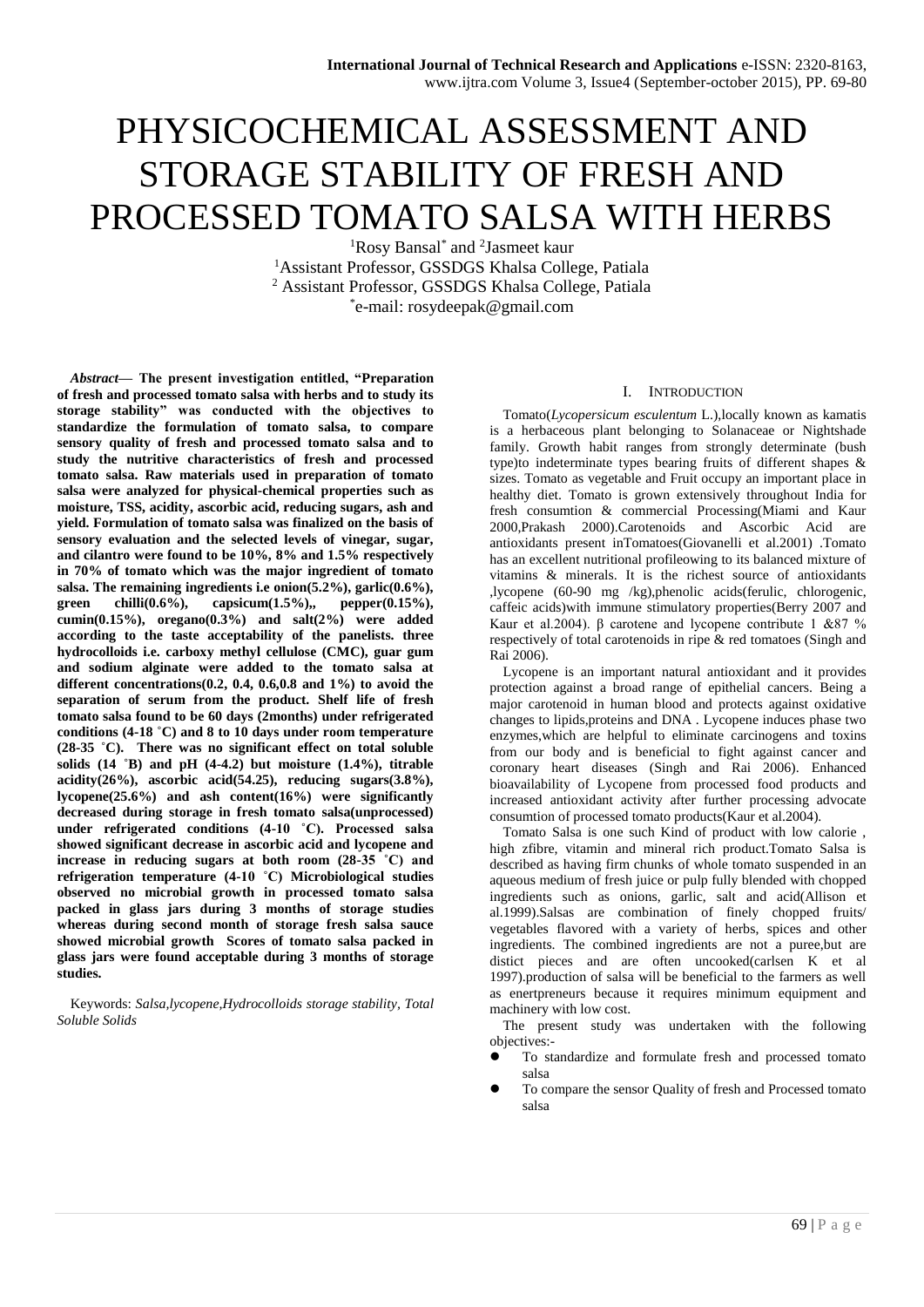Nutritive Characteristics of fresh and processed tomato salsa Materials & Methods

Procurement of Raw Materials : Fresh tomatoes (of mixed quality and good grade) were procured in the month of November in lots from the local market. Other ingredient like onion, garlic, green chilly , capsicum, cilantro, oregano leaves, sugar, salt and spices (pepper and cumin) powders, vinegar (non-fruit) purchased from the local market

Standardization of the recipe for tomato salsa preparation: Optimum and ripened red tomatoes were selected for processing and bruised, partially ripened and undesired tomato were sorted out manually.The graded fruits were washed thoroughly under running tap water.

Standardization of blanching time of tomato: Blanching time of tomato was standardized at temperature of boiling water  $(100^{\circ}C)$ by keeping the samples for different time intervals (2,4,6,8 seconds).The optimum blanching time was found where there was no weight loss in shortest boiling period. After blanching tomato are peeled and cut into halves to remove core and seed.

Preparation of raw material: Raw material (onion, garlic, green chilies, capsicum, cilantro and oregano leaves) were thoroughly cleaned, and yield was calculated. Blanched tomato were chopped into small cubes with hand chopper. Tomato puree was prepared by concentrating tomato juice upto 9% TSS

Method of Preparation: To Standardize the recipe ,product was made by following the recipe given by Allison et al.1999 with sensory evaluation to find out the acceptable level of ingredients.The final recipe presented in following table:

| Ingredient                             | Amount(gm)       |
|----------------------------------------|------------------|
| Tomato(chopped)                        | 157.3            |
| <b>Tomato Puree</b>                    | 75               |
| Capsicum(Chopped)                      | $\overline{5}$   |
| Garlic (Chopped)                       | $\overline{c}$   |
| Onion(Chopped)                         | 35               |
| Chillies(green, Chopped)               | $\overline{2}$   |
| coriander<br>Cilantro(fresh<br>leaves) | $\overline{5}$   |
| Sugar                                  | 14               |
| Salt                                   | 14               |
| Pepper                                 | 0.5              |
| Cumin                                  | $\overline{0.5}$ |
| Oregano Leaves(dried)                  | $\mathbf{1}$     |
| Vinegar                                | 30 ml            |

All the ingredients were mixed in a frying pan, the selected hydrocolloid was dissolved in puree and mixed with remaining ingredients and was packed in glass jars and was stored at room (28-35<sup>0</sup> C)and refrigeratedtemp (4-10<sup>0</sup> C) .Processed Tomato Salsa was heated after addition of 0.2% guar gum and simmered for 30 minutes and filled into hot cans, and glass jars and were stored at room temp (28-35<sup>0</sup> C)and refrigeratedtemp (4-10<sup>0</sup> C)

#### Storage studies:

The product packed in glass jars was processed in boiling water for 30 minutes.The packed product were stored under ambient and refrigerated condition for three months.Physic-chemical parameters and sensory quality of product were studied during storage at interval of fifteen days.

Physico-chemical properties- Raw material and stored product were analyzed for physico-chemical properties.Methods were followed from Ranganna(1986)Sensory evaluation was done by nine point hedonic scale

Moisture-Determined according to AOAC(2005)10g sample was weighed in a preweighed petriplate .Kept in hot air oven $(70^{\circ}$ C for 16-18 hrs)Dried sample were cooled down to room temp in desiccator.Moisture%=initial wt.-Final wt. ×100

Total soluble solids-Determined using hand refractometer ranging  $0-32^0B$  readings were expressed as  ${}^{0}B$  at  $20^0C$ 

pH-Determinated using pH meter calibrated with a standard buffer solution of pH4.0

Acidity-Determined titrimetrically using standardized 0.1N NAOH and Phenolphthalein as an indicator.Acidity was expressed in citric acid in raw material and acetic acid in tomato salsa.Acidity%=vol. of alkali used  $\times$  vol. made×equivalent wt. of acid×N of NAOH×100Wt. of sample× aliquot used×1ooo

Sugars-Determined by Lane and Eynon(1923) methodReducing sugar were determined by 10ml of standard mixed Fehling solution in boiling condition against the filterate using methylene blue as an indicator.End point-brick red ppt%Reducing sugar= Factor×vol. made  $\times 100$  vol. used  $\times$ sample taken

Ascorbic acid-Determined by titration method10g of juice and nectar was made to 100ml volume witho.4% oxalic acid solution Then the solution was filtered To the aliquot(10ml) 15 ml of oxalic acid was added and titrated against standardized dye(0.04%). End point-faint pink colour persisted for 10-15 secondAscorbic  $\text{acid}(mg/100g)$ = titer×dye factor×vol. made up ×100Aliquot taken  $\times$  weight of sample

Ash content:Determined gravimetrically5g sample was ignited over hot plate and ashedin a muffle furnace at  $550^{\circ}$ C for 6 hours.The sample was then cooled to room temperature in a desiccator and weighed.

#### II. RESULTS AND DISCUSSION

Results of the study are discussed as under:

Physico-chemical characteristics of raw material.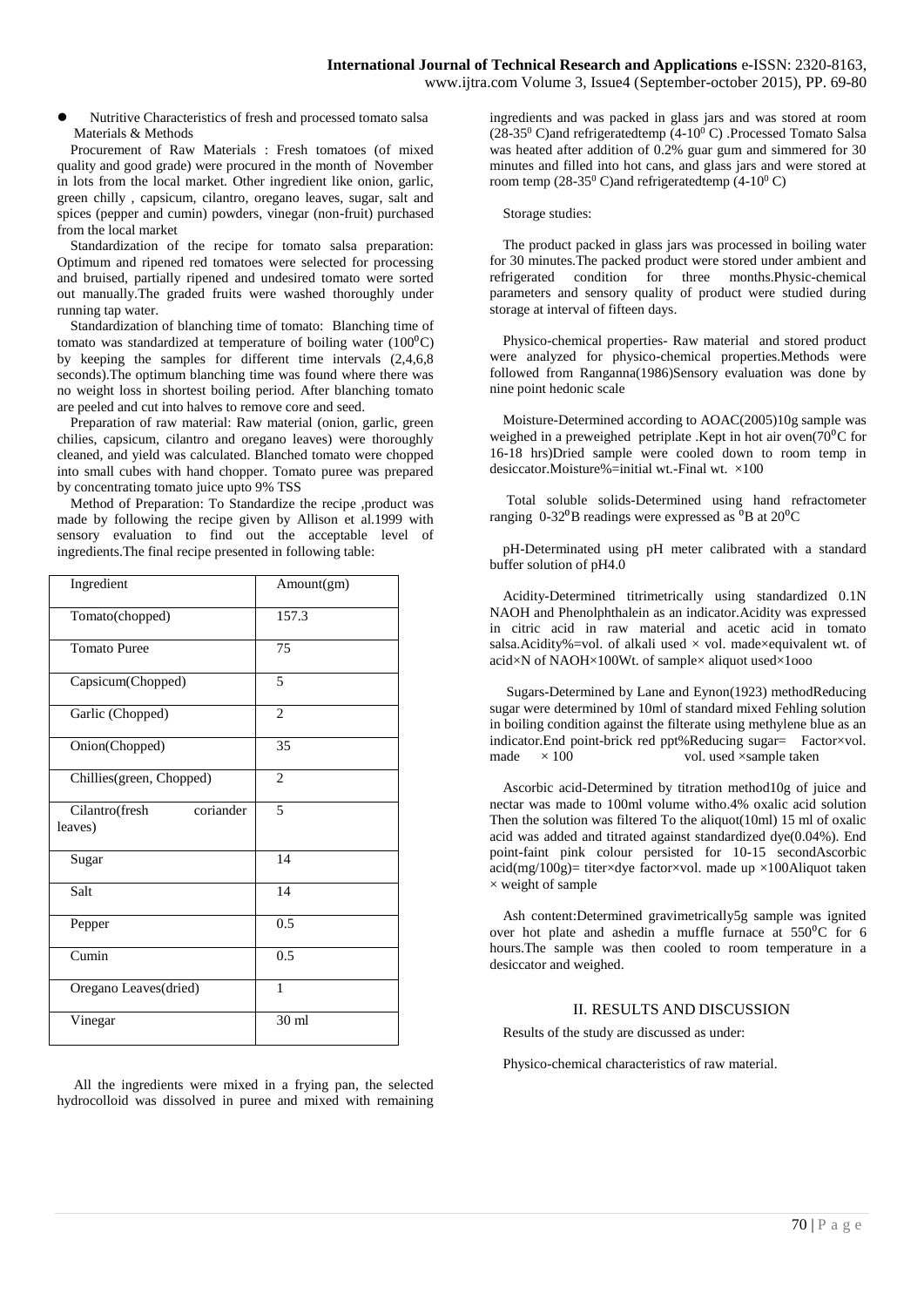Yield (%) of different portions of tomato has been represented in Table 1. The data regarding physico-chemical characteristics i.e. moisture, TSS, ascorbic acid, acidity, reducing sugars, ash content and yield of capsicum, cilantro, green chilli, tomato, onion, garlic and oregano have been represented in Table 2.

Yield On an average 19.0% peel, 27.5 % seed and 58.9% pulp portion were found in tomato fruit (Table 1), yield of tomato puree was 37% from whole fruit.

Table 1 : Percent yield of different portions of tomato

| Sample       | Yield $(\%)$ |
|--------------|--------------|
| Tomato (raw) |              |
| Tomato puree | 37.0         |
| Tomato pulp  | 58.9         |
| Tomato skin  | 19.0         |
| Tomato seed  | 27.5         |

#### *A. Moisture*

Moisture content of tomato and other ingredients i.e. capsicum, cilantro, green chili , onion and garlic were found to be 94.0, 92.0, 91.5, 90.4, 90.6, 63.9 percent on the fresh weight basis. Oregano leaves (dried) found to contain 7.12% moisture content (Table 2). Berry (2007) reported that the moisture content of tomato was 93.1% Moisture content of onion was said to be ranging from 88.6- 92.8% (ftp://166.111.30.161), Nwinuka et al. 2005 reported that moisture content of garlic and onion was 41 and 49 percent respectively.

# *B. TSS*

Total soluble solids (TSS) of the tomato, capsicum, cilantro, green chili, onion and garlic were found to be 5.0, 3.4, 3.6, 4.2, 7.6 and 3.4 ºB respectively. Total soluble solids of the raw tomato were 4% Periago et al. 2004. Sethi and Ananad (1986) reported the TSS of hybrid Tomato varieties ranging from 3.8 to 4.62 ºBrix.

#### *C. Ascorbic acid*

Tomato contained 6.742 mg/100g of ascorbic acid and capsicum, cilantro, green chili, onion, garlic and oregano leaves found to contain 22.6, 6.98, 37.1, 2.35, 5.58 and 0.62 mg/100g of ascorbic acid respectively. Abushita et al. 2000 reported that the concentration of ascorbic acid ranged between 14.6 -21.7mg/100g fresh weight of ripe tomato fruit where as Hounsome et al. 2008 reported that ascorbic acid of tomato as 20mg/100g. Shi et al. 2007 reported that ascorbic acid content in whole mature-red fresh tomatoes was 13.2%.

Lopez-Hernandez et al. 1996 reported vitamin C content of Capsicum *annuum L. var.* Longum grown in Galicia peppers was 24mg/100g ) Peter (2004) reported the ascorbic acid content of oregano was 45mg /100g.

# *D. Acidity*

Acidity (% citric acid) of tomato, capsicum, cilantro, green chilli, onion, garlic and oregano was noted as 0.111%, 0.089%, 0.104%, 0.119%, 0.312%, 0.048% and 0.002% respectively, Sethi and Anand (1986) reported that the titrable acidity of hybrid varieties of tomato ranging from 0.33 to 0.48%.

# *E. Reducing sugars*

Tomato was found to have 2.5% reducing sugars and remaining ingredients like cilantro, green chili, capsicum, onion, garlic and oregano were found to contain 0.71, 0.65, 1.81, 2.31, 0.90 and 0.06 % respectively. Kaur and Bains (1992) reported that the reducing sugars of two tomato varieties were 3.9% (Pusa Sawani) and 2.9% (Punjab Padmani). Sethi and Anand (1986) reported the Total sugars of Hybrid Tomato varieties ranging from 2.16 to 2.91%.

# *F. Ash content*

Ash content of tomato, cilantro, green chili, capsicum, onion, garlic and oregano leaves were found to be 2.09, 0.89, 0.34, 1.20, 0.28, 0.60 and 6.40 % respectively. Tepic et al. 2006 reported that ash content of tomato inbred lines ranged from 7.62% to 9.90%. the total ash content (8.33 to 9.09%) of red mature tomatoes is a little less than 10% of the dry matter (www.oecd.org).

# *G. Yield*

Yield of tomato was 57 %and of cilantro, green chilli, capsicum onion, garlic and oregano were noted as  $80, 87, 70, 77, 54$ , and 100% (dried leaves) percent respectively.

| <b>SAMPLE</b> | <b>MOISTU</b> | <b>TSS</b>   | <b>ACIDITY</b> | <b>ASCORBIC</b> | <b>ACID</b> | REDUCING    | ASH  | <b>YIELD</b> |
|---------------|---------------|--------------|----------------|-----------------|-------------|-------------|------|--------------|
|               | $RE(\% )$     | $\mathrm{B}$ | citric<br>(%   | (mg/100g)       |             | $SUGAR$ $%$ | (% ) | $(\%)$       |
|               |               |              | acid)          |                 |             |             |      |              |
|               |               |              |                |                 |             |             |      |              |
| Capsicum      | 92.0          | 3.4          | 0.09           | 22.6            |             | 1.81        | 1.20 | 70           |
|               |               |              |                |                 |             |             |      |              |
| Cilantro      | 91.5          | 3.6          | 0.10           | 6.98            |             | 0.71        | 0.89 | 80           |
|               |               |              |                |                 |             |             |      |              |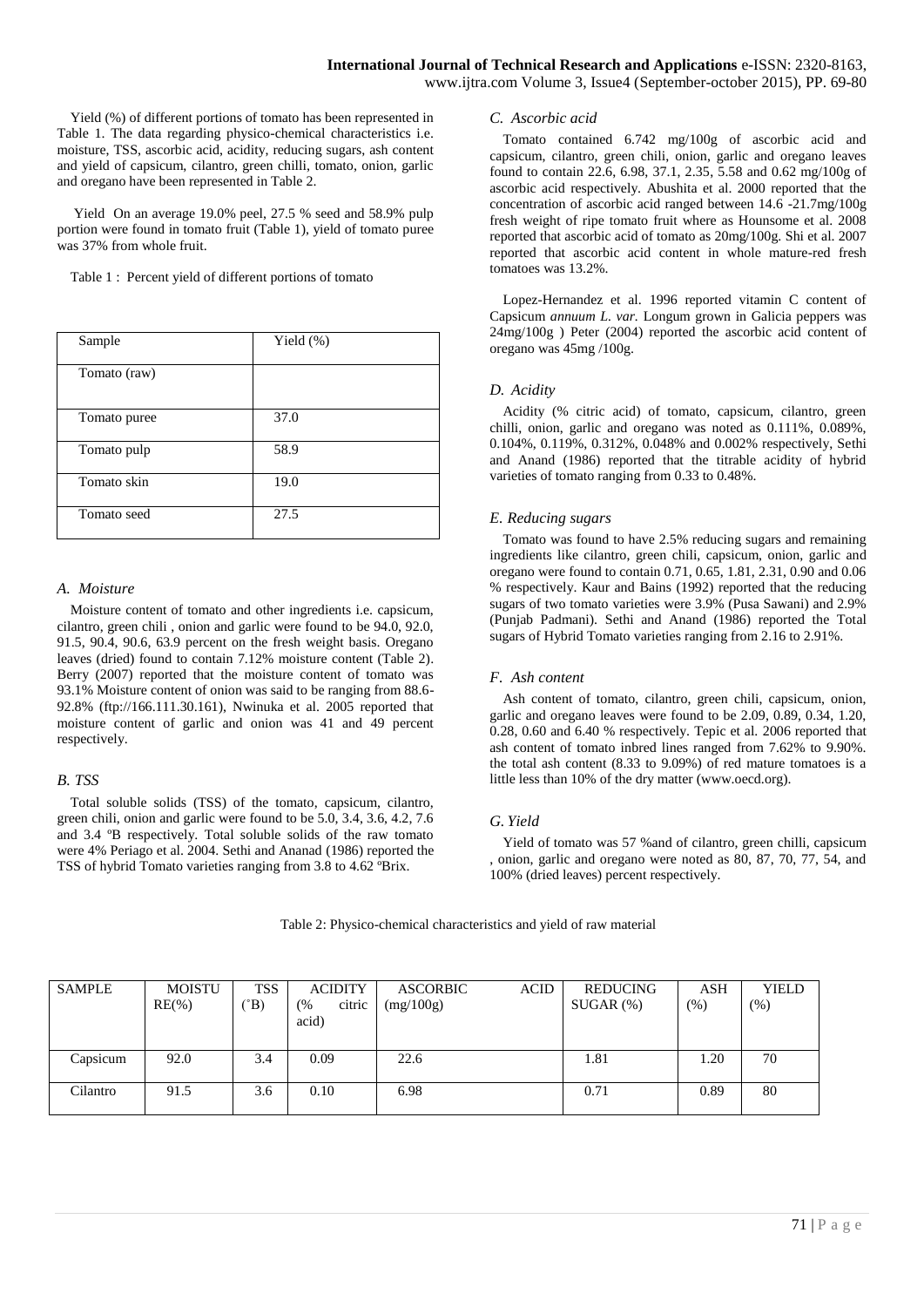www.ijtra.com Volume 3, Issue4 (September-october 2015), PP. 69-80

| Green chilli              | 90.4 | 4.2                      | 0.12  | 37.1 | 0.65 | 0.34 | 87  |
|---------------------------|------|--------------------------|-------|------|------|------|-----|
| Garlic                    | 63.9 | 3.4                      | 0.05  | 5.58 | 0.90 | 0.60 | 54  |
| Onion                     | 90.6 | 7.6                      | 0.31  | 2.35 | 2.31 | 0.28 | 77  |
| Oregano<br>(dried leaves) | 7.12 | $\overline{\phantom{0}}$ | 0.002 | 0.62 | 0.06 | 6.40 | 100 |
| Tomato                    | 94.0 | 5.0                      | 0.11  | 6.74 | 2.70 | 2.09 | 57  |

mg/100g lycopene. Total chlorophyll content in cilantro, Capsicum, green chilli and oregano was 0.45, 0.05, 0.10 and 0.71 mg/100g respectively. Onion was found to have 1.15 mg/100g anthocyanins.

# *H. Bio active compounds*

Data subjecting bioactive compounds present in raw materials have been presented in Table 3 Tomato was found to contain 9.25

|  |  |  | Table 3: Bioactive Compounds in raw matreria |  |  |
|--|--|--|----------------------------------------------|--|--|
|--|--|--|----------------------------------------------|--|--|

| <b>SAMPLE</b>  | Lycopene                 | Total chlorophyll        | Anthocyanins             |
|----------------|--------------------------|--------------------------|--------------------------|
|                | (mg/100gm)               | (mg/100gm)               | (mg/100gm)               |
| Tomato         | 9.25                     | $\overline{\phantom{0}}$ | $\overline{\phantom{a}}$ |
| Capsicum       | $\overline{\phantom{a}}$ | 0.05                     | $\overline{\phantom{a}}$ |
| Cilantro       | $\overline{\phantom{a}}$ | 0.45                     | $\overline{\phantom{a}}$ |
| Green chilli   | $\overline{\phantom{a}}$ | 0.10                     | $\overline{\phantom{a}}$ |
| Garlic         | $\overline{\phantom{a}}$ | $\overline{\phantom{a}}$ | $\overline{\phantom{a}}$ |
| Onion          | $\overline{\phantom{a}}$ | $\overline{\phantom{a}}$ | 1.15                     |
| Oregano leaves | $\overline{\phantom{a}}$ | 0.71                     | $\overline{\phantom{a}}$ |

Gorinstein et al. 2009 studied antiprolifertive activity of some vegetables such as raw garlic (*Allium sativum L*), white and yellow, and red onions (*Allium cepa L*), red and green peppers (*Capsicum annuum L.)* which were harvested in the same year and in the same geographical and. climatic conditions.

#### *I. Standardization of blanching of tomato*

Time of blanching was standardized at 6 sec. at  $100 \text{ C}$  because the time and temperature of peeling was optimum with good retention of color, texture (firm enough to cut into small cubes) and flavor. Blanching at 1OO ˚C for 8 sec showed maximum loss of tomato pulp along with the peel and it was also found poor in texture (greasy while cutting because of overcooking of pulp material) having cooked flavor.

*J. Physico-chemical and sensory evaluation of tomato salsa* 

Standardized recipe of tomato salsa prepared was evaluated physico- chemically and organoleptically . Sensory scores and overall acceptability scores of tomato salsa were significantly higher and then salsa was selected further for analysis of storage stability.

Physico-chemical and sensory evaluation of tomato salsa

| Parameter        | Salsa |
|------------------|-------|
| Moisture $(\%)$  | 85%   |
| $TSS(^{\circ}B)$ | 13.4  |
| Acidity (% A.A)  | 0.4   |
| pH               | 4.5   |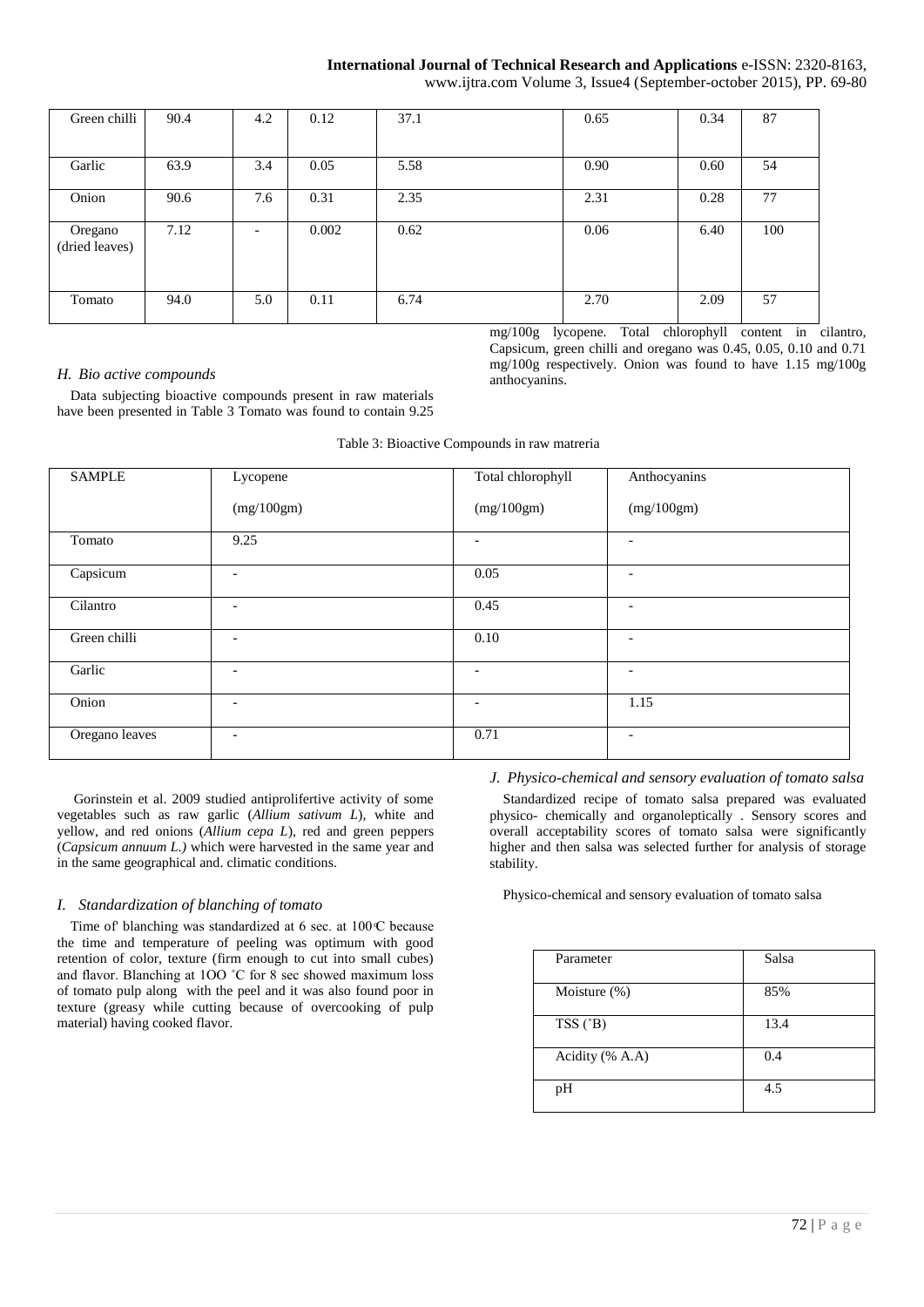| Ascorbic Acid $(mg/100g)$ | 6.8 |
|---------------------------|-----|
| Lycopene $(mg/100g)$      | 9.9 |
| Reducing Sugar (%)        | 5.2 |
| Sensory parameter         |     |
| Appearance                | 8.5 |
| Flavor                    | 8.5 |
| Consistency               | 7.5 |
| Overall acceptability     | 8.0 |

# *K. Selection and Standardization of levels of hydrocolloid.*

Fresh (unprocessed) salsa showed extensive separation of serum from the product but hydrocolloid had no effect on consistency and separation of serum of Fresh (unprocessed) salsa as the reason noted that the gelation of guar gum occurs when it was heated. So sodium alginate, CMC (carboxy methyl cellulose) and guar gum were added to processed tomato salsa with different levels of concentrations  $(02, 0.4, 0.6, 0.8, 0.8, 1.0, 0.9)$  to avoid separation of serum from product. Organoleptic evaluation of tomato salsa with various hydrocolloids differed in levels showed significant difference in their appearance, flavor and taste, texture and consistency, overall acceptability.Guar gum has improved the flavoring characteristics of the product when compared with other hydrocolloids so guar gum with minimum quantity (0.2 %) was selected for the product.

#### Table 4: Effect of various hydrocolloids on the sensory parameters of tomato salsa

| Hydrocolloid                      | Level $(\%)$     | Sensory parameter |                  |             |                          |  |
|-----------------------------------|------------------|-------------------|------------------|-------------|--------------------------|--|
|                                   |                  | Appearance        | Flavor           | Consistency | Overall<br>acceptability |  |
| CMC (carboxy<br>methyl cellulose) | 0.2              | 6.5               | $7.0\,$          | $7.0\,$     | $7.0\,$                  |  |
|                                   | 0.4              | 7.0               | 7.0              | 7.0         | 7.0                      |  |
|                                   | 0.6              | $\overline{8.0}$  | $\overline{8.0}$ | 8.0         | $\overline{8.0}$         |  |
|                                   | 0.8              | 6.5               | 8.0              | 7.5         | 7.5                      |  |
|                                   | 0.2              | 7.5               | 7.5              | 8.0         | 7.5                      |  |
| Sodium alginate                   | 0.4              | 7.5               | $\overline{8.0}$ | 8.0         | 8.0                      |  |
|                                   | 0.6              | 8.0               | 8.0              | 8.0         | 8.0                      |  |
|                                   | 0.8              | 8.5               | 8.0              | 8.0         | 8.0                      |  |
|                                   | $\overline{0.2}$ | 8.5               | 8.5              | 8.5         | 8.5                      |  |
| Guar gum                          | 0.4              | $\overline{8.0}$  | 8.0              | 8.0         | 8.5                      |  |
|                                   | 0.6              | 8.0               | 8.5              | 8.0         | 8.5                      |  |
|                                   | $\overline{0.8}$ | $\overline{8.0}$  | 8.0              | 8.0         | $\overline{8.0}$         |  |

The consistency of tomato salsa containing 0.2 % guar gum was optimum which showed higher scores of appearance (8.5), flavor (8.5). consistency (8.5) and overall acceptability (8.5) for the product. Phillips et al. 1984 reported that guar gum showed good compatibility with the soup in terms of flavor, taste and consistency as it improved the overall mouth feel of the soup and it enabled a rounding of the different flavoring components in the soup.

Storage studies of fresh tomato salsa

Physico-chemical and sensory parameters of fresh (unprocessed) tomato salsa

There was no significant difference in total soluble solids (13.4  $^{\circ}$ B), pH (4.0-4.2) and ash content (3.2-3.6%) but moisture (83.0-85.2%), titrable acidity (0.29-0.39%), ascorbic acid (2.7-5.9 mg/100g), reducing sugars (5.02-5.2%), lycopene (8.2-10.34 mg/l00g) were significantly decreased with increase in time of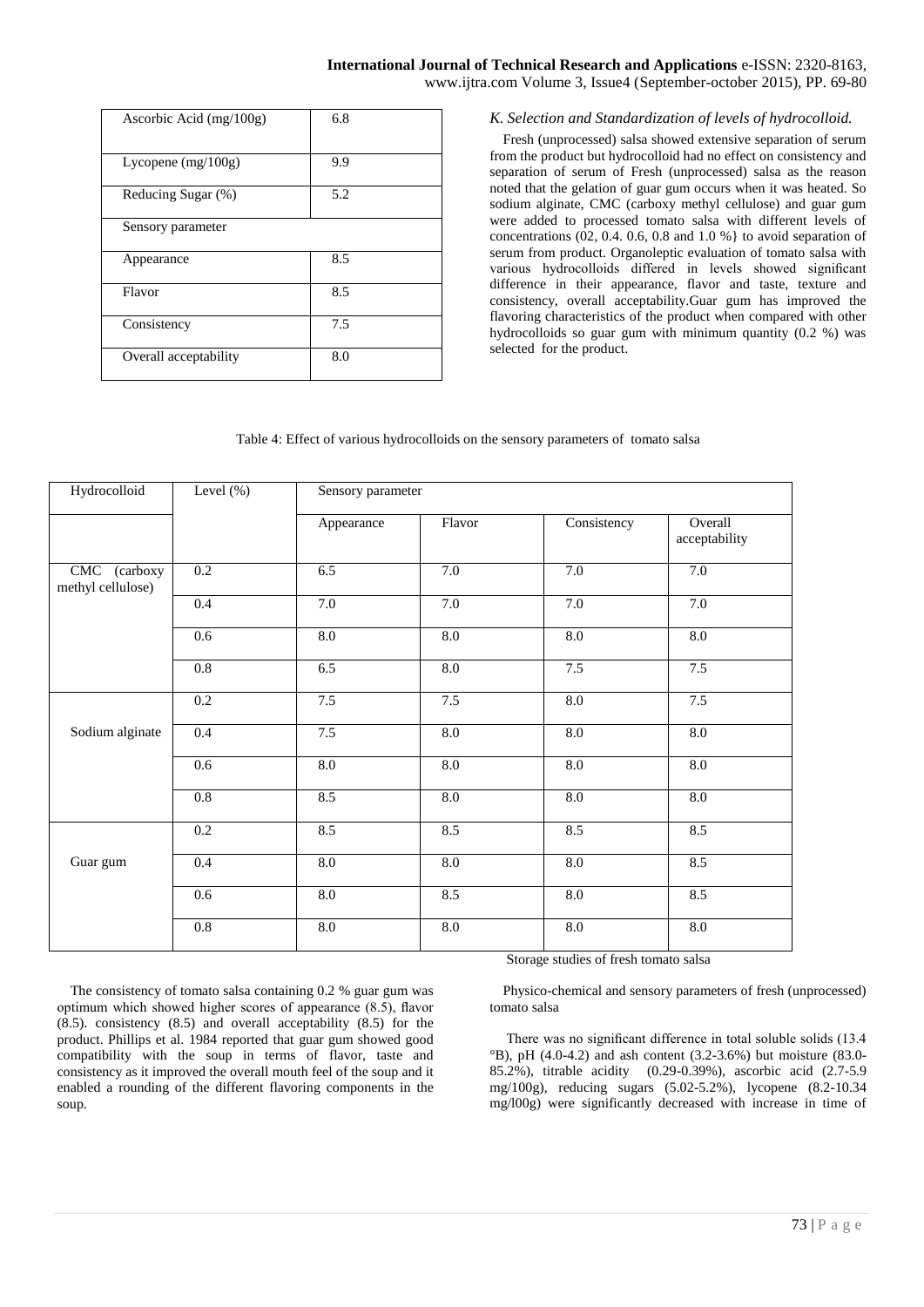storage. Heat, light, oxygen and different food matrices are factors that have an effect on lycopene isomerization and auto-oxidation (Xianquan et al. 2005). Sensory quality of fresh tomato salsa was decreased with increasing time . Appearance, flavor, consistency and overall acceptability scores decreased significantly during storage.After storage of two months the tomato salsa stored at refrigeration temperature (4-10 ˚C) got spoiled. The fresh tomato salsa is analysed only in glass jars because in other packaging material (cans, retort pouch ) it showed early spoilage. At room temperature  $(28-35 \degree C)$  the fresh salsa got spoiled within a week.

Table 5: Effect of storage on physico-chemical characteristics of fresh tomato salsa Stored at refrigeration (4-10 °C) temperature

| Parameter                     | Time (days)  |       |      |      |      |  |
|-------------------------------|--------------|-------|------|------|------|--|
|                               | $\mathbf{0}$ | 15    | 30   | 45   | 60   |  |
| Moisture (%)                  | 85.2         | 85.0  | 84.0 | 84.0 | 83.9 |  |
| $TSS(^{\circ}B)$              | 13.4         | 13.4  | 13.4 | 13.4 | 13.4 |  |
| Acidity (%A.A)                | 0.39         | 0.37  | 0.35 | 0.30 | 0.29 |  |
| pH                            | 4.06         | 4.06  | 4.05 | 4.15 | 4.26 |  |
| Ascorbic<br>acid<br>(mg/100g) | 5.98         | 4.51  | 3.91 | 3.50 | 2.73 |  |
| Lycopene<br>(mg/100g)         | 10.35        | 10.11 | 9.88 | 8.12 | 8.25 |  |
| Reducing sugars<br>$(\%)$     | 5.29         | 5.23  | 5.20 | 5.11 | 5.08 |  |
| Ash content (%)               | 3.55         | 3.57  | 3.59 | 3.60 | 3.60 |  |

Table 6 : Effect of storage on sensory quality of fresh tomato salsa Stored at refrigeration (4-10 °C) temperature

| Parameter                | Time (days) |     |     |     |     |  |  |
|--------------------------|-------------|-----|-----|-----|-----|--|--|
|                          | $\Omega$    | 15  | 30  | 45  | 60  |  |  |
| Appearance               | 8.5         | 8.5 | 8.0 | 7.5 | 7.0 |  |  |
| Flavor                   | 8.5         | 8.0 | 7.8 | 7.5 | 7.0 |  |  |
| Consistency              | 8.5         | 8.5 | 8.0 | 7.5 | 7.0 |  |  |
| Overall<br>acceptability | 8.5         | 8.5 | 8.0 | 7.5 | 7.5 |  |  |

Effect of storage on physico-chemical and organoleptic parameters of Processed tomato salsa

Effect of storage on physico-chemical and organoleptic parameters of processed tomato salsa (packed in different packaging materials such as cans, glass jar) have been presented in Tables.

#### *L. Moisture*

The effect of storage and packaging material on moisture content as investigated during two months of storage has been represented in Table 7. There was a decreasing trend in moisture content during the storage period, being relatively higher at room temperature (28-35 °C) as compared to refrigeration (4-10 °C). Storage time and packaging material showed non-significant decrease in moisture content of processed tomato salsa packed in cans, glass jars.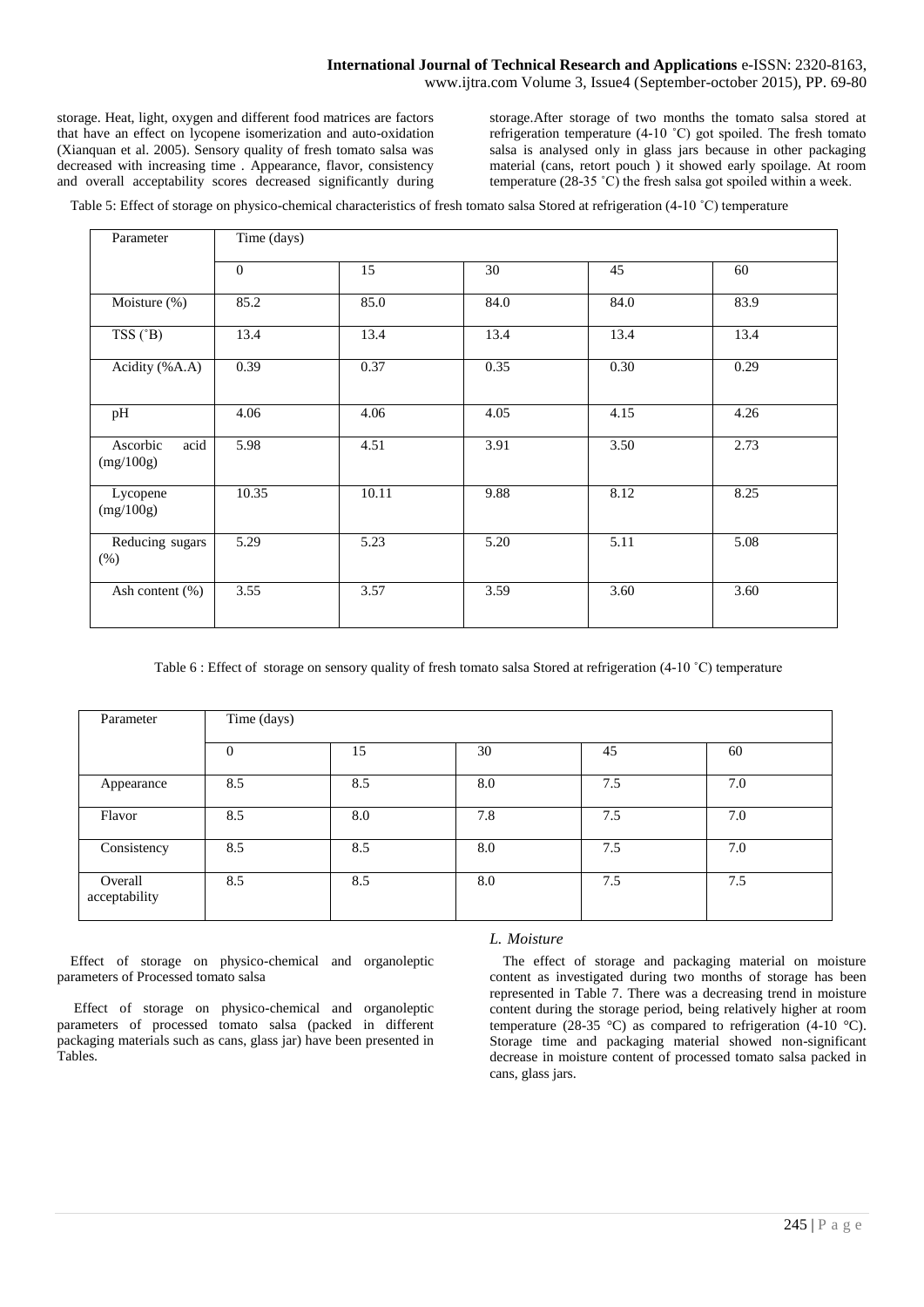#### *M.TSS*

Increasing trend with the storage was noticed in total soluble solids in the product packed in various packaging materials ((Table 7). The rate of increase was almost similar at both temperatures ranging from 14.8 to 15 degree brix, whereas canned salsa showed more TSS (15-16 °B) as compared to glass jars. There was nonsignificant effect of storage and packaging material on the TSS of the product.

#### *N. pH*

The pH was increased slightly in the product packed in all the three packaging materials represented in Table 8. There was increase in pH (3.56 - 4.7) due to ascorbic acid loss but it was non significant at room as well as refrigeration temperatures. Increasing trend in pH was more in product stored at room temperature (28-35  $\rm{°C}$ ) as compared to refrigeration temperature (4-10  $\rm{°C}$ ). Packaging material and storage time showed non-significant effect on pH of the processed tomato salsa.

#### *O. Acidity*

Effect of storage and different packaging materials on acidity (% acetic acid) of tomato salsa stored under room and refrigeration temperatures was found to be non-significant (Table 8). Acidity of the product packed in glass jars showed more loss as compared to canned product. Wilhelmina (2005) described that vitamin C was found to be more susceptible to loss during processing resulted in decrease in acidity.

#### *P. Reducing sugars*

The data showed (Table 9) an increase in reducing sugars content which was more at room temperature in comparison to refrigeration temperature and difference was significant which could be due to inversion of non-reducing sugars which occurs on prolonged storage conditions under high temperature. Effect of packaging on reducing sugars was found to be non-significant at both temperatures.

#### *Q. Ascorbic acid*

Data regarding effect of storage and packaging material on the ascorbic acid content of tomato salsa kept at different temperatures have been presented in Table 9. Packaging material and storage time had significant effect on ascorbic acid content of product stored at both room temperature (28-35 °C) as well as refrigeration temperature (4-10 °C). Loss of ascorbic acid in product packed in glass jars (7.28—4.11mg/100g) as compared to cans (7.22-5 .47 mg/100g). Ascorbic acid loss during tomato pulp concentration was also recorded by Goula and Adamopoulos 2006 and Abushita at al. 2000. They reported that Ascorbic acid was one of the most susceptible components toward thermal degradation. Giovanelli and Paradise 2002 reported that ascorbic acid was totally degraded in both intermediate moisture pulp (23 % moisture) and dried pulp (9 % moisture) during storage. Vashista et al. 2003 reported that after two months of storage the % loss of ascorbic acid (55 %) was significantly higher in canned tomato soup. Canned product showed more loss compared to glass jars as it was reported that

heat causes severe oxidative heat damage to ascorbic acid (Zanoni et at. 1998).

#### *R. Lycopene*

The data pertaining lycopene content in tomato salsa packed in three packaging materials stored at room and refrigeration temperatures have been presented in Table 10. There was significant effect of storage and packaging material on lycopene content at room as well as refrigeration temperatures. Processing increases lycopene as compared to fresh tomato but reisomerization takes place during storage, after oxidation lycopene molecule split, this causes loss of color and off flavor (Xianquan et al. 2005). Giovanelli and Paadiso 2002 found that lycopene and antioxidant activity of the lipophilic fraction were maximally degraded in tomato products (intermediate moisture pulp and dried pulp) stored at 4 °C. Vashista et al (2003) reported that there was 4.6 % loss of lycopene content observed in canned tomato soup and found significant during storage.

#### *S. Ash content*

Observations pertaining ash content of tomato salsa have been represented in Table 10. There was non-significant decrease in ash content during storage at room as well as refrigeration temperature and it was ranged from 5 to 7 % of wet weight basis in the product packed in cans & glass jars. Effect of packaging and storage time found to be non-significant on ash content of tomato salsa.

Table 7: Effect of storage and packaging material on Moisture and TSS of tomato salsa stored under room temperature (4-10 ˚C)and refrigeration temperature (28-35 ˚C)

| Stora<br>ge time<br>(month<br>s) | Total Soluble Solids (°B) |             |          |             |            |                       |  |  |
|----------------------------------|---------------------------|-------------|----------|-------------|------------|-----------------------|--|--|
|                                  | Can                       | Glass jar   |          | Can         | Glass jar  |                       |  |  |
|                                  | Room                      | Ro          | Ref      | Ro          | Roo        | Ref                   |  |  |
|                                  | temp.                     | om<br>temp. | temp.    | om<br>temp. | m<br>temp. | Temp                  |  |  |
| $\boldsymbol{0}$                 | 84.5                      | 82.<br>8    | 82.<br>8 | 14          | 14.8       | 14.<br>8              |  |  |
| $\mathbf{1}$                     | 83.3                      | 81.<br>6    | 83.<br>1 | 14          | 14.8       | 14.<br>8              |  |  |
| $\overline{2}$                   | 82.5                      | 80.<br>5    | 82.<br>6 | 14          | 15.0       | 15.<br>$\overline{0}$ |  |  |
| 3                                | 82.4                      | 80.<br>4    | 82.<br>6 | 15          | 15.0       | 15.<br>$\overline{0}$ |  |  |

Table 8: Effect of packaging and storage on pH and acidity of tomato salsa stored under room temperature (4-10 °C) and refrigeration temperature (28-35 ˚C)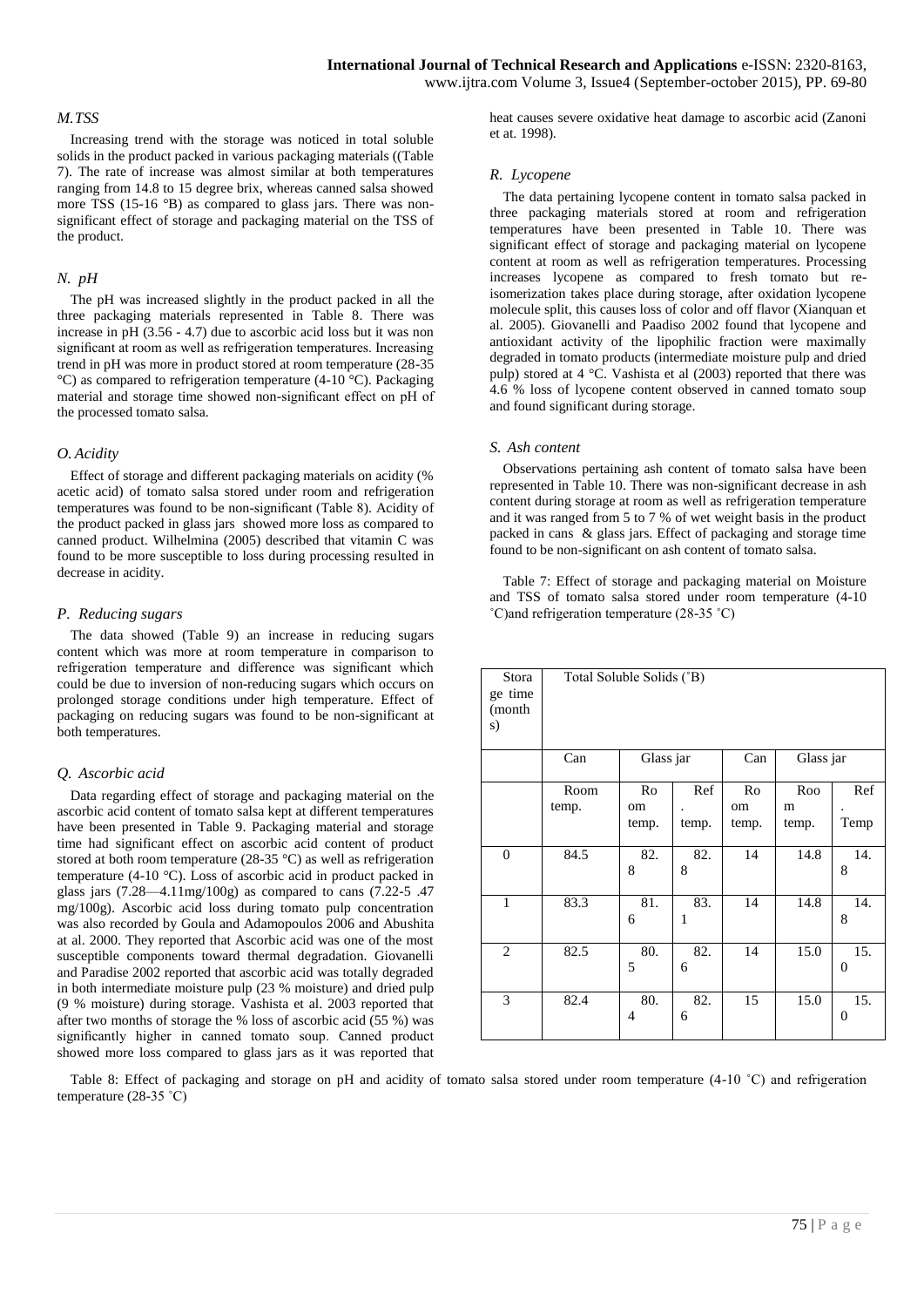www.ijtra.com Volume 3, Issue4 (September-october 2015), PP. 69-80

| Storage<br>time months | Acidity (%) |            |            |            |            |            |  |  |  |
|------------------------|-------------|------------|------------|------------|------------|------------|--|--|--|
|                        | Can         | Glass jar  |            | Can        | Glass jar  |            |  |  |  |
|                        |             | Room temp. | Ref. temp. | Room temp. | Room temp. | Ref. temp. |  |  |  |
| $\overline{0}$         | 3.6         | 3.6        | 3.6        | 0.41       | 0.44       | 0.44       |  |  |  |
|                        | 3.7         | 3.7        | 3.7        | 0.40       | 0.42       | 0.43       |  |  |  |
| 2                      | 4.0         | 4.0        | 4.0        | 0.39       | 0.30       | 0.28       |  |  |  |
| 3                      | 4.1         | 4.1        | 4.         | 0.38       | 0.23       | 0.28       |  |  |  |

Table 9: Effect of packaging and storage on reducing sugars and ascorbic acid of tomato salsa stored under room temperature (4-10 ˚C) and refrigeration temperature (28-35 ˚C)

| Storag<br>e time |           | Reducing sugars % |           |           | Ascorbic Acid (mg/100gm) |            |
|------------------|-----------|-------------------|-----------|-----------|--------------------------|------------|
|                  | Glass Jar |                   |           | Glass jar |                          |            |
| (months)         | Can       | Room Temp         | Ref. Temp | Can       | Room temp                | Ref. Temp. |
|                  |           |                   |           |           |                          |            |
| $\overline{0}$   | 6.63      | 6.88              | 6.88      | 7.22      | 7.28                     | 7.28       |
|                  | 7.10      | 7.02              | 6.90      | 6.85      | 6.22                     | 6.42       |
| 2                | 7.46      | 7.21              | 7.32      | 6.11      | 5.80                     | 5.21       |
| 3                | 7.55      | 7.40              | 7.55      | 5.98      | 4.77                     | 5.16       |

Table 10: Effect of packaging and storage on lycopene content and ash content of tomato salsa stored under room temperature (4-10 °C) and refrigeration temperature (28-35 ˚C)

| Storage<br>time<br>(months) | Lycopene & Ash Content $(\%)$ |               |               |                  |           |           |  |  |
|-----------------------------|-------------------------------|---------------|---------------|------------------|-----------|-----------|--|--|
|                             | Can                           | Glass jar     |               | Glass jar<br>Can |           |           |  |  |
|                             | Room<br>temp.                 | Roomtem<br>р. | Ref.<br>temp. | Room<br>temp.    | Room temp | Ref. Temp |  |  |
| $\overline{0}$              | 12.70                         | 12.09         | 12.09         | 6.00             | 5.82      | 5.47      |  |  |
|                             | 11.72                         | 11.89         | 11.80         | 5.85             | 5.02      | 5.43      |  |  |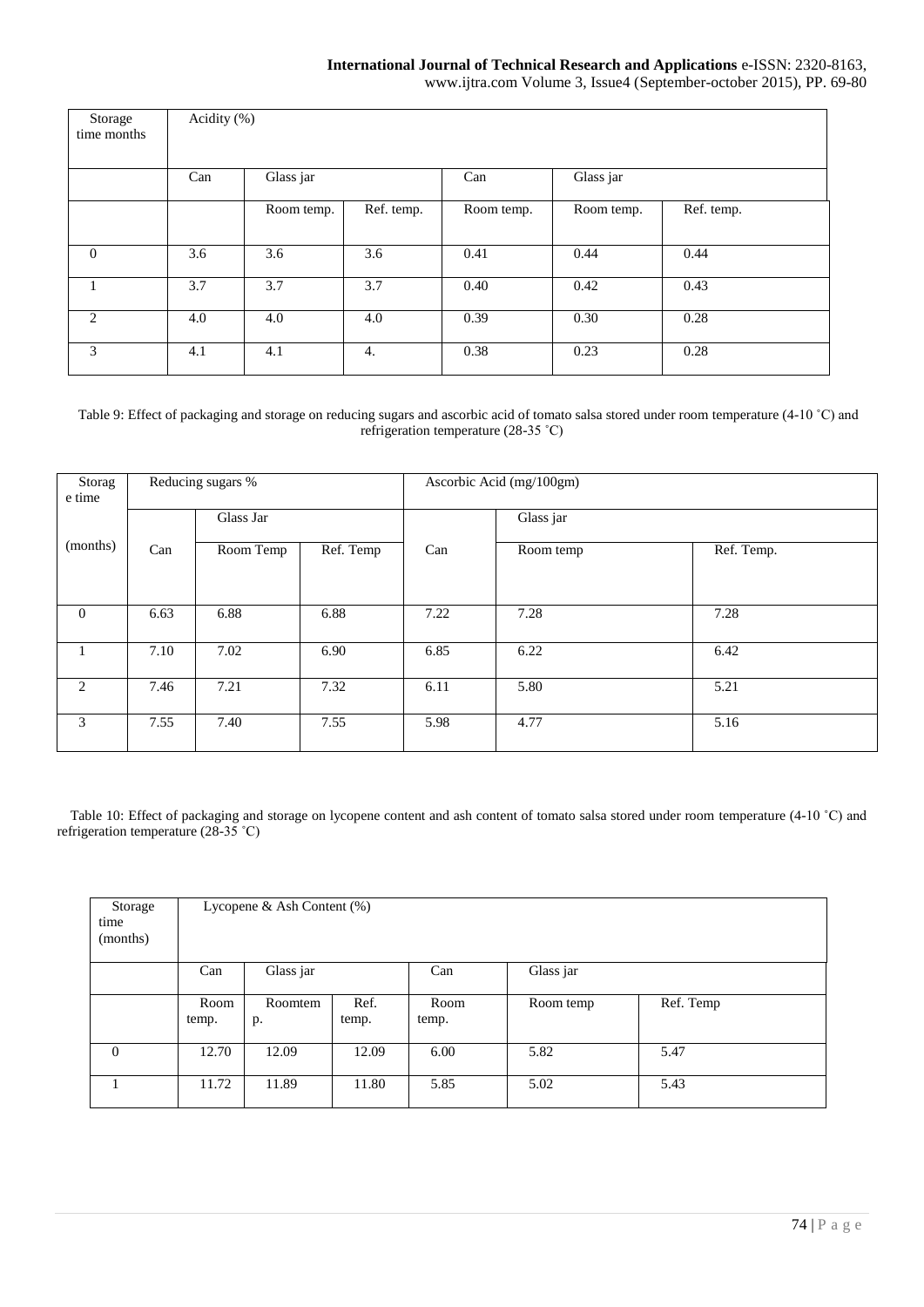www.ijtra.com Volume 3, Issue4 (September-october 2015), PP. 69-80

| ∸ | 9.56 | 9.55 | 11.32 | 5.72<br>3.13 | 4.81 | 5.15 |
|---|------|------|-------|--------------|------|------|
|   | 8.90 | 9.89 | 10.49 | 5.70         | 4.88 | 5.00 |

# Table 11: Effect of packaging and storage on appearance and flavor of tomato salsa stored under room temperature (4-10 ˚C) and refrigeration temperature (28-35 ˚C)

| Storage  | Appearance & Flavor |            |           |            |            |           |
|----------|---------------------|------------|-----------|------------|------------|-----------|
| time     |                     |            |           |            |            |           |
| (months) |                     |            |           |            |            |           |
|          |                     |            |           |            |            |           |
|          | Can                 | Glass jar  |           | Can        | Glass jar  |           |
|          |                     |            |           |            |            |           |
|          | Room                | Room temp. | Ref temp. | Room temp. | Room temp. | Ref. Temp |
|          | temp.               |            |           |            |            |           |
|          |                     |            |           |            |            |           |
| $\theta$ | 9.0                 | 7.5        | 7.5       | 8.0        | 8.0        | 8.0       |
|          |                     |            |           |            |            |           |
|          | 8.5                 | 7.5        | 7.5       | 8.0        | 8.0        | 7.5       |
|          |                     |            |           |            |            |           |
| 2        | 8.5                 | 7.0        | 7.0       | 7.5        | 7.5        | 7.5       |
|          |                     |            |           |            |            |           |
| 3        | 8.0                 | 7.0        | 7.0       | 7.5        | 7.5        | 7.5       |
|          |                     |            |           |            |            |           |

Table 12: Effect of packaging and storage on consistency and overall acceptability of tomato salsa stored under room temperature (4-10 °C) and refrigeration temperature (28-35 °C)

| Storage<br>time<br>(months) | Consistency & Overall acceptability |            |            |            |           |           |  |  |  |
|-----------------------------|-------------------------------------|------------|------------|------------|-----------|-----------|--|--|--|
|                             | Can                                 | Glass jar  |            | Can        | Glass jar |           |  |  |  |
|                             | Room<br>temp.                       | Room temp. | Ref. temp. | Room temp. | Roomtemp  | Ref.temp. |  |  |  |
| $\mathbf{0}$                | 7.8                                 | 8.0        | 8.0        | 7.5        | 7.5       | 7.5       |  |  |  |
|                             | 8.0                                 | 7.5        | 7.5        | 7.5        | 7.5       | 7.5       |  |  |  |
| 2                           | 8.0                                 | 7.5        | 7.5        | 7.0        | 7.5       | 7.5       |  |  |  |
| 3                           | 7.5                                 | 7.5        | 7.5        | 7.0        | 7.5       | 7.5       |  |  |  |

#### III. SENSORY PARAMETERS

Sensory evaluation carried out by semi trained panelist (no.6) on a hedonic scale and was represented in tables.

# *A. Appearance*

Sensory scores regarding appearance have been given in Table11. It was found that both packaging material and storage showed non-significant effect on appearance at room (28-35 °C) as well as refrigeration temperatures (4-10 °C). Product in glass jars stored at refrigeration temperatures (4-10 °C) rated maximum for appearance by semi-trained panelists as compared to cans during storage of four months.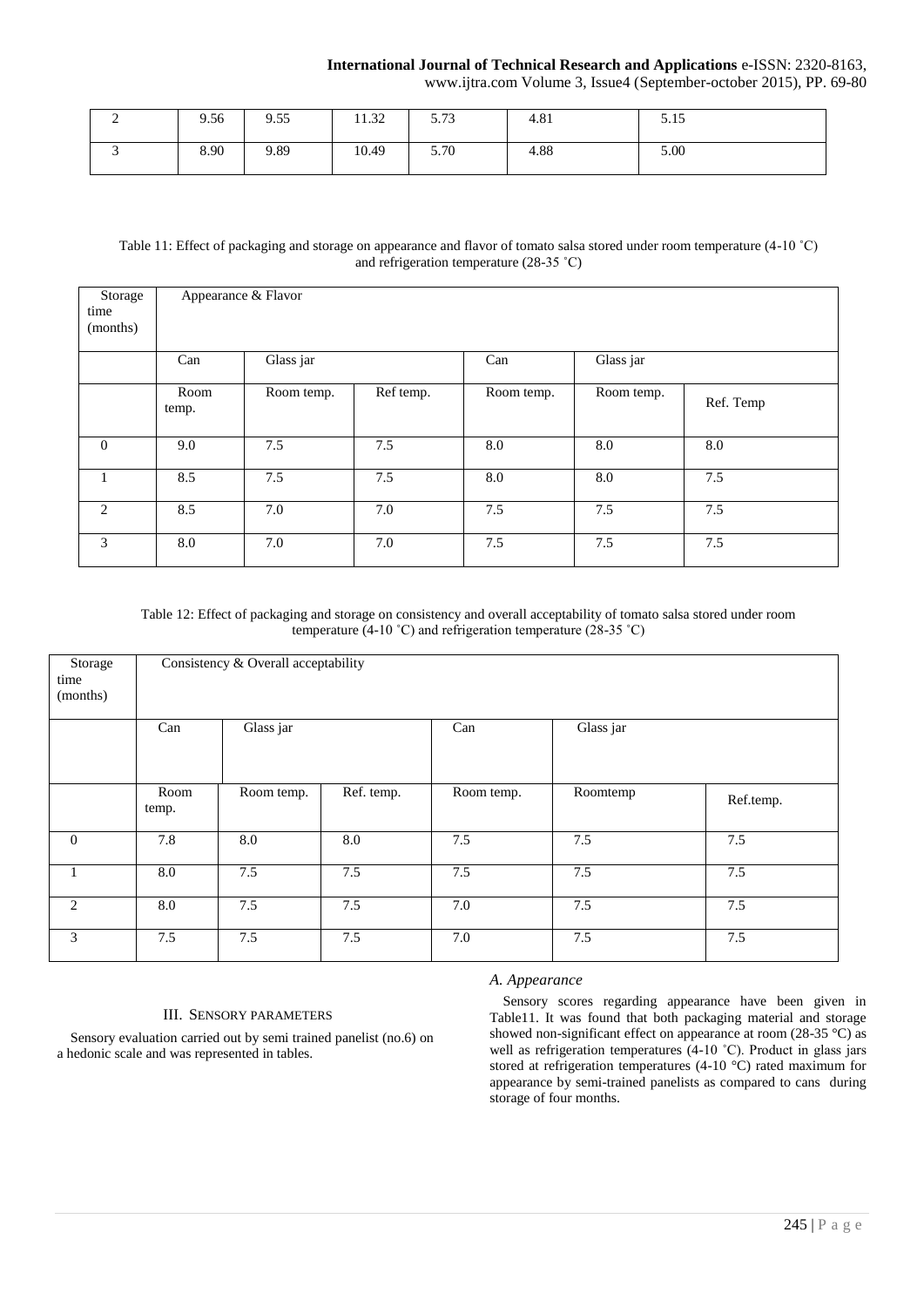#### *B. Flavor*

Data regarding panelist scores for flavor have been presented.in Table 11 and it was observe that effect of storage and packaging was non-significant on flavor of tomato salsa. There was decreasing trend in scores with increase in time but was lesser in the product stored in glass jars at refrigeration temperature (4-10 °C) compared to room temperature (28-35 °C). There was nonsignificant effect of packaging material on flavor scores of the product at both the temperatures.

# *C. Consistency*

Effect of storage and packaging material on texture and consistency of tomato salsa was significant at room temperature where as it was non-significant at refrigeration temperature (table 12). It was concluded that temperature has greater effect on the sensory quality of product. Tomato salsa packed in glass jars stored at refrigeration temperature (4-10 °C) scored more followed by canned product during three months of storage. Effect of packaging was found non- significant on consistency of tomato salsa.

# *D. Overall acceptability*

Overall acceptability of the product was presented in Table 12, and it was observed that packaging material and storage had nonsignificant effect on overall acceptability at refrigeration temperature, but had significant effect at room temperatures. Product stored in cans and glass jars at refrigeration temperature showed more acceptability

### IV. CONCLUSION

The present investigation entitled, "Preparation of fresh and processed tomato salsa with herbs and to study its storage stability" was conducted with the objectives to standardize the formulation of tomato salsa, to compare sensory quality of fresh and processed tomato salsa and to study the nutritive characteristics of fresh and processed tomato salsa. Raw materials used in preparation of tomato salsa were analyzed for physicalchemical properties such as moisture, TSS, acidity, ascorbic acid, reducing sugars, ash and yield.Shelf life of fresh tomato salsa found to be 60 days (2months) under refrigerated conditions (4-18  $^{\circ}$ C) and 8 to 10 days under room temperature (28-35  $^{\circ}$ C). There was no significant effect on total soluble solids (14 °B) and pH (4-4.2) but moisture (1.4%), titrable acidity(26%), ascorbic acid(54.25), reducing sugars(3.8%), lycopene(25.6%) and ash content(16%) were significantly decreased during storage in fresh tomato salsa(unprocessed) under refrigerated conditions (4-10 ˚C).

Processed salsa showed significant decrease in ascorbic acid and lycopene and increase in reducing sugars at both room (28-35 ˚C) and refrigeration temperature  $(4-10^\circ \text{C})$ . There was significant increase in reducing sugars of tomato salsa packed in glass jars stored at room temp(16%) followed by cans(14%), Maximum retention of lycopene was found in tomato salsa packed in glass jars stored at refrigeration temp (91%) followed by glass jars stored at refrigeration temp(80%),During storage of processed tomato salsa the parameters like moisture, acidity and ash content were found to decrease and pH and TSS were found to increase non-significantly irrespective of packaging material used. Sensory parameters like appearance and flavor showed non- significant

decrease whereas consistency and overall acceptability showed non-significant increase in tomato salsa stored under room temperature. At refrigeration temperature (4-10 ˚C) there was nonsignificant effect of storage on the sensory parameters of tomato salsa packed in all packaging materials.

The shelf life of fresh (unprocessed) salsa was one week at room temperature (28-35 °C) and 2 months at  $(4-10<sup>0</sup>C)$  while that processed salsa remained highly acceptable up till 3months of storage studies at both the temperatures in all kind of packaging material used. There was no spoilage was observed in processed tomato salsa packed in cans, glass jars, during 3 months of storage studies at room as well as refrigeration temperatures.

# **REFERENCES**

- [1] Abushita, A.A., Daood, H.G., and Biacs, P.A. (2000). Change in carotenoids and antioxidant vitamins in tomato as a function of varietal and technological factors. Journal of Agricultural and Food Chemistry 48: 2075–2081.
- [2] Ali A, Sudhir B and Teralandur K.S G (2005) ;Effect of heat processing on the Texture profile and canned and retort pouch packed oil sardine in oil medium J Fd Sci 70:350-354
- [3] Allison A A chambers lV E, Gibson E and Aramouni F M (1999) Sensory Characteristics of Heat processed and fresh tomato salsra containing Honey.J Fd Sci 64:560-64
- [4] Anonymous (1984) Method of miscrobiological examination of food American
- [5] Public Health Association, Washington .
- [6] Anonymous, 1990, Official Methods of Analysis of the Association of Official Analytical
- [7] Chemists 20th Edn. AOAC, Washington D.C.
- [8] A.O.A.C.(2005) Official Mewthods of analysis Association of Official Analytical
- [9] Chemists Washington B.C 14th edition.
- [10] AOAC (2005). Official Methods of Analysis of the Association of Official Chemists, 18th ed. (edited by Horwitz W). p. 62. Gaithersburg, Mo:AOAC.
- [11] Arun, J., V. Amit and M.C. Thakur. (2004). Studies on genetic variability, correlation and path analysis for yield and physico-chemical traits in tomato. Progressive Hort. 36(1): 51-58.
- [12] Ashebit D. Jezic K Weingartemann H Nnd Gretzimachef
- R (2000) Changes in color<br>[13] And other fruit quali quality characteristies of tomato cultivars after lrot-air drying
- [14] At low final-moisture contens International journal of Food Sci. and Nutri.
- [15] 60:308-315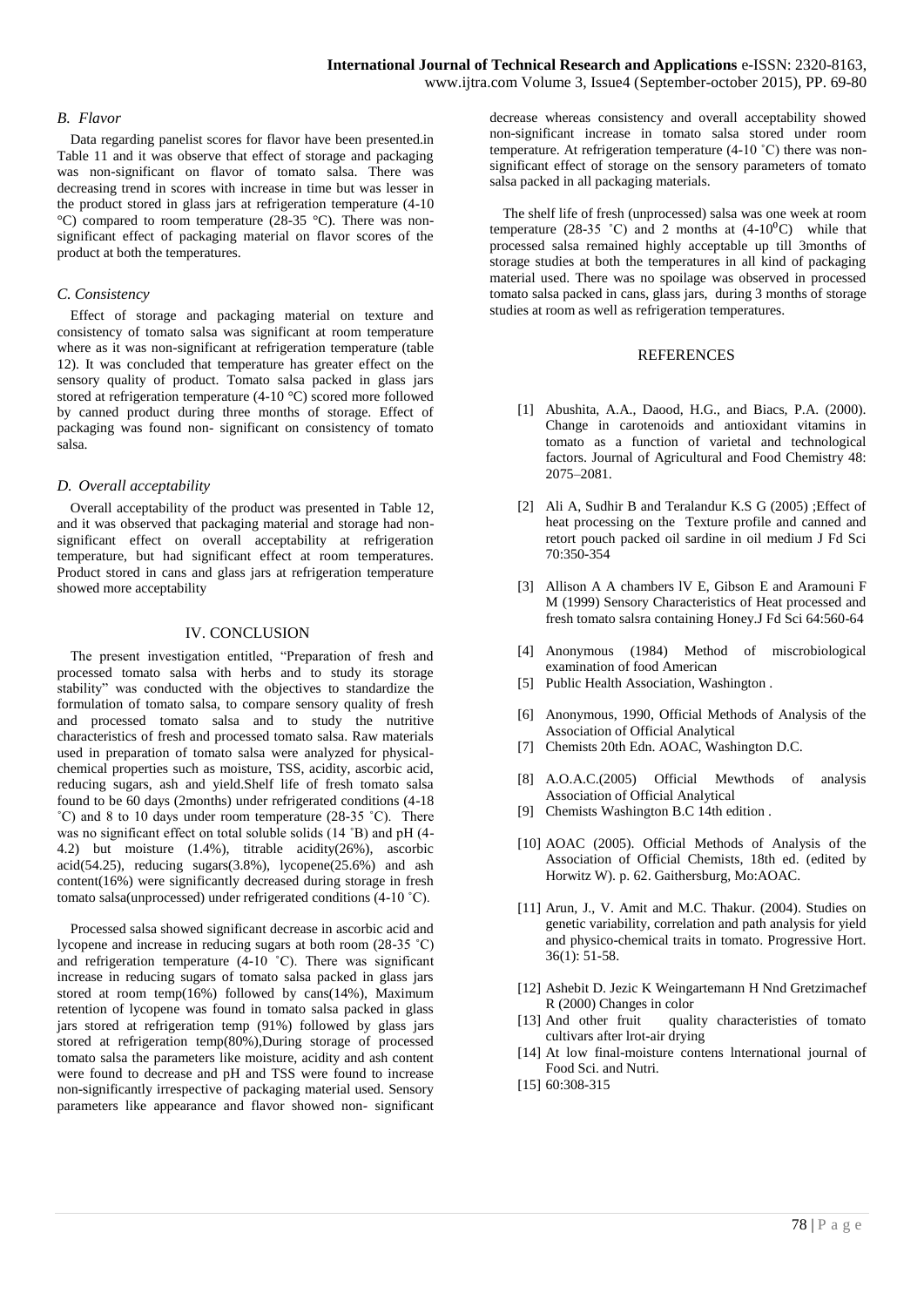www.ijtra.com Volume 3, Issue4 (September-october 2015), PP. 69-80

- [16] Azizi A,Yam F and Honeremeoer ;B (2009)Herbage yield essential oil content and
- [17] Composition of three oregano(*Oreganum valgare L* )population as affected
- [18] by soil moisture regimes and nitrogen ;supply lndustrial crops and products
- [19] 29:554-561.
- [20] Barman, S. C. (2007). Real Adoption Impact Measure of Tomato Technologies on Production at Farmers' Level in Bangladesh. Bangladesh J. Sci. Ind.Res.42(1): 15-28.
- [21] Berry S K (2007) Healthier living the tomato way .j processed food industry 10:21-28
- [22] Bhale S D, Xu Z, Prinywiwatkul W,King J M and Godber J S(2007) Oregano and rosemary extract inhibit oxidation of long-chain n-3 fatty acids in menhaden oil. J fd sci 72:504-508
- [23] Bozin B, Mimica-Dukic Samojlik I,Goran A and Igic R(2008). Phenolic as antioxidants in garlic (Allium sativum L.,Alliaceae) food Chem 111:925-929.
- [24] Burt. S A, Vlielander R, Haagsman H P and Veldhuizen E J A (2005) ICREASED
- [25] Activity of essential oil components carvocrol and nthymol against
- [26] Escherichia coli O157: H7 by addition of food stabilizers. J. of Food.
- [27] Protection 68:919-926.
- [28] Carlsen K. Duran E, landa J and Ferris D A (1997) A new tomato based salsa
- [29] CATI Reasearch Publications (CFSNR), California..
- [30] Chang C H and Lin Y C (2007) study on lycopene and antioxidant content
- [31] Variations in tomatoes under air- drying process. J Fd Sci 72:532 -540
- [32] Chang, C.H., Lin, H.Y., Chang, C.Y., and Liu, Y.C. (2006) Comparisons on the antioxidant properties of fresh, freeze-dried and hot-air-dried tomatoes. Journal of Food Engineering 77(3): 478–485.
- [33] Chudzikowski R J (1971) Gaur gum and its applications J Soc. Cosmet. Chem.22:
- [34] 43-60.
- [35] Chug I, Kwon S H, Shim S T and Kyung K H (2007) Synergistic antiyeast activity
- [36] Of garlic oil and allyl alkahol from alliin in garlic. J Fd Sci 72:437-440
- [37] Davis, J.N. and G.E. Hobson. (1981). The constituents of tomato fruit – the influence of environment, nutrition and genotype. Hort. Sci. 21(8):415-421 and CRC Crit. Rev. Food Sci. Nutr. 15. 205(80).
- [38] Deepa N, Kaur C, George B, Singh B and Kapoor H C (2007) antioxidant Constituents in some sweet pepper (Capsicum annum L.) genotypes during
- [39] Maturity. J Fd Sci tech. 40:121-129
- [40] Delaquis P J, Stanich K, Gired B and Mazza G (2002) Antimicrobial activity of Individual and mixed fractions

of dill, cilamtro, coriander and eucalyptus Essential oils. Internationl journal of food Micro. 74:101-109

- [41] Dewanto, V., Wu, X., Adom, K.K., Liu, R.H., 2002, Thermal processing enhances the nutritional value of tomatoes by increasing total antioxidant activity. J. Agric. Food Chem., 50 (10) : 3010-3014.
- [42] Egan H, Kirk S R and Sawyer (1981) chemical analysis of foods (8th Edotion) ISBN publications , New York, pp: 191-225.
- [43] Ereifej, K.I., R.A. Shibli, M.M. Ajlouni and A. Hussain. (1997). Physico-chemical characteristics and processing quality of newly introduced seven tomato cultivars into Jordan in comparison with local variety. J. Food Sci. and Tech. Mysore. 34 (2): 171-174
- [44] FAO. (2006). FAO Production Yearbook, (1996). Basic Data Unit, Statistics Division, FAO, Rome, Italy, 55:125-127.An Assessment of Some Tomato Genotypes and Varieties
- [45] <http://www.bdresearchpublications.com/journal/>
- [46] Gartner, C., Stahl, W., and Sies, H. (1997). Lycopene is more bioavailable from tomato paste than from fresh tomatoes. American Journal of Clinical Nutrition 66: 116–122.
- [47] Giatrakou V, Kykkidou S, Papavergou A, Kontominas M G and Savvaidis I N(2008) potential of oregano essential oil and MAP to extend the shelf-life of Fresh sword fish: A comparative study with ice storage. J Fd Sci 73:167-173
- [48] Giovannelli, G. and Paradiso, A., 2002 , Stability of dried and intermediate moisture tomato pulp during storage. J. Agric. Food Chem. ,50 : 7277-7281.
- [49] Giovanelli, G., Zanoni, B., Lavelli, V., and Nani, R. (2002). Water sorption, drying and antioxidant properties of dried tomato products. Journal of Food Engineering 52: 135–141.
- [50] Gorinstein S, Lecontowicz H, Lecontowicz M, Namiesnik J, Najman k, Drzewieck J,Cvikrova M, Coza M O, Katrich E and Trakhtenberg S (2008) Comparision of the main bio active compounds and anti oxidant activities in garlic and white and red onions after treatment protocols. J. & Fd Che. 56:4418-4426
- [51] Goula A M and Adamopoulos K G (2006) Retention of ascorbic acid during drying of tomato halves and tomato pulp. Drying technology 24:57-64
- [52] Goula, A.M., and Adamopoulos, K.G. (2005). Stability of lycopene during spray drying of tomato pulp. LWT-Food Science and Technology 38: 479–487.
- [53] Goula, A.M., Adamopoulos, K.G., Chatzitakis, P.C., and Nikas, V.A. (2006). Prediction of lycopene degradation during a drying process of tomato pulp. Journal of Food Engineering 74(1): 37–46.
- [54] Hackett M M, Lee J H, francis D and Schwartz S J (2004) Thermal stability and isomerization of lycopene in tomato oleoresins from different varieties. J fd sci 69:  $536 - 41$ .
- [55] Haque, M.S., M.T. Islam and M. Rhaman. (1999). Studied on the preservation of semi-concentrated tomato juice. Bangladesh J. Agril. Sci. 26 (1) : 37-43.
- [56] Haward L R, Talcott S t, Brenes C H and Villalon B (2000) changes in Phytochemical and antioxidant activity of selected pepper cultivars (Capsicum Species)